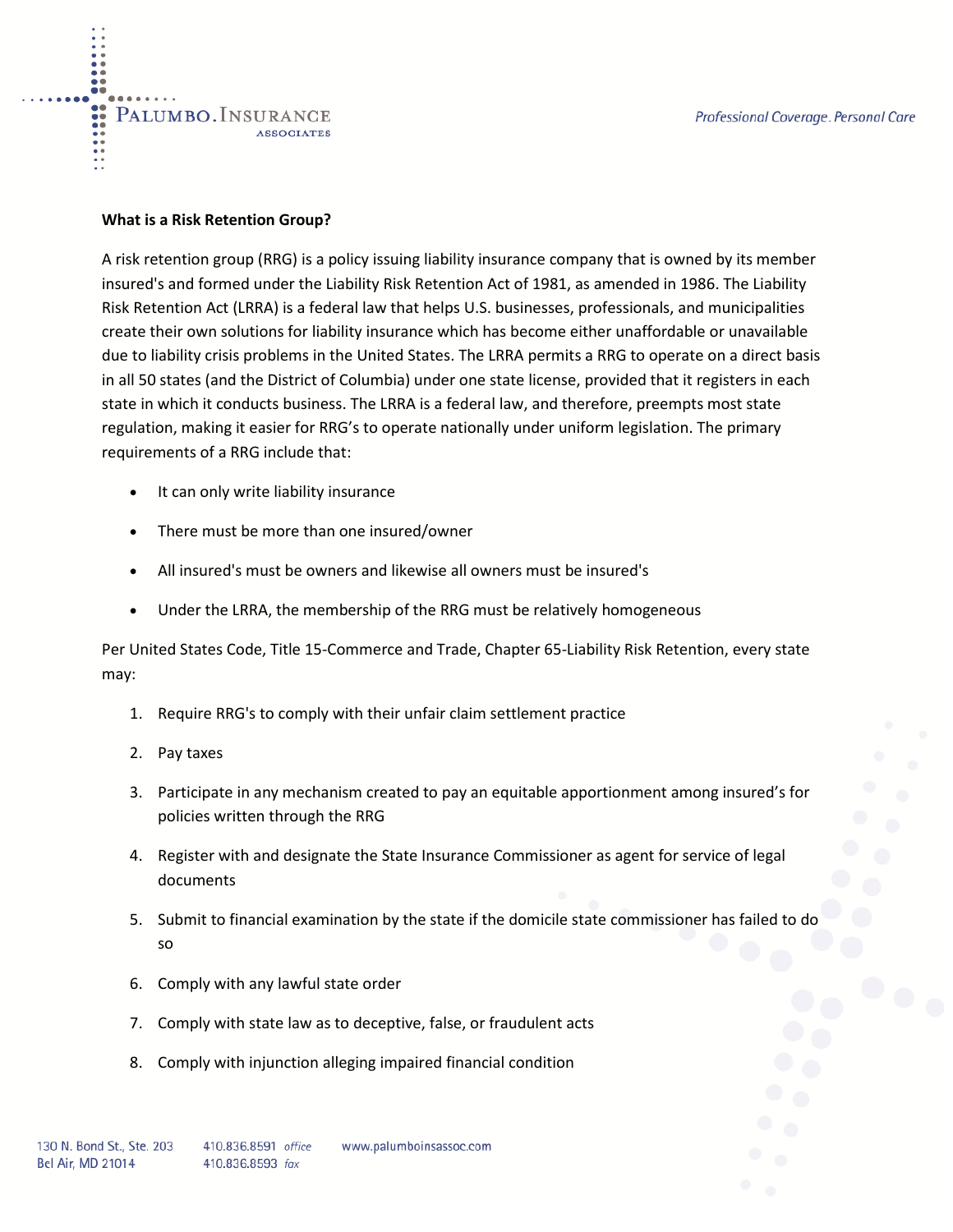### **How does a RRG differ from a captive?**

Several states have passed their own captive insurance laws in order to create an attractive domicile for homogenous groups wishing to start their own RRG. Obviously, being the domiciled state is a revenue producing venture for these captive states.

The word captive is a general term and usually refers to self-insuring in some manner, and under the heading of captive we find such structures as: single parent or pure captives, group captives, RRG's, selfinsurance funds or trusts, off-shore captives, rent-a-captives and other alternative insurance mechanisms.

A RRG may be formed as a captive or as a traditional insurance company, but in all cases, must be domiciled in a U.S. state, and therefore, must be an onshore entity. Once licensed by a single state, a RRG is permitted to write business on a direct basis in all fifty states whereas other forms of captives are not able to operate on a nationwide basis without the use of a fronting carrier. The RRG's represented by Palumbo Insurance Associates are regulated insurance carriers providing underwriting, claims, risk and financial management to its insured's.

# **How does a RRG differ from an admitted insurance company?**

Traditional admitted insurance companies must be licensed and comply with the insurance rules of each state in which it operates. Usually such admitted carriers must file all their forms and rates for approval by each state's insurance department. A RRG is created under a federal act and is required to be licensed only in its state of domicile. A RRG registers with, but is not subject to, the insurance laws of any state except the state of domicile.

# **How does a RRG differ from an Excess & Surplus Lines Company?**

RRG's are similar to E&S carriers in that neither one participates in state guarantee funds, nor do their rates and forms need to be approved by the departments of insurance. An E&S carrier, however, must be approved by each state, and they are subject to the insurance laws of each state in which they wish to write business. Brokers selling E&S insurance in a state must receive declinations from admitted carriers before coverage can be bound.

Admitted companies and Excess and Surplus lines companies typically insure multiple specialties and are owned by individuals/corporations other than the insured's. RRG's are owned solely by its insured's and have only the well-being of those owners as its sole reason for existing.

# **What is the legal structure of most RRG's?**

RRG's are typically formed as a non-assessable mutual insurance company. All RRG's we represent are managed by experienced management companies that have had huge successes with other RRG's such as Scrubs, EMPAC, OGRRGA, PIRRGA, and Physhield.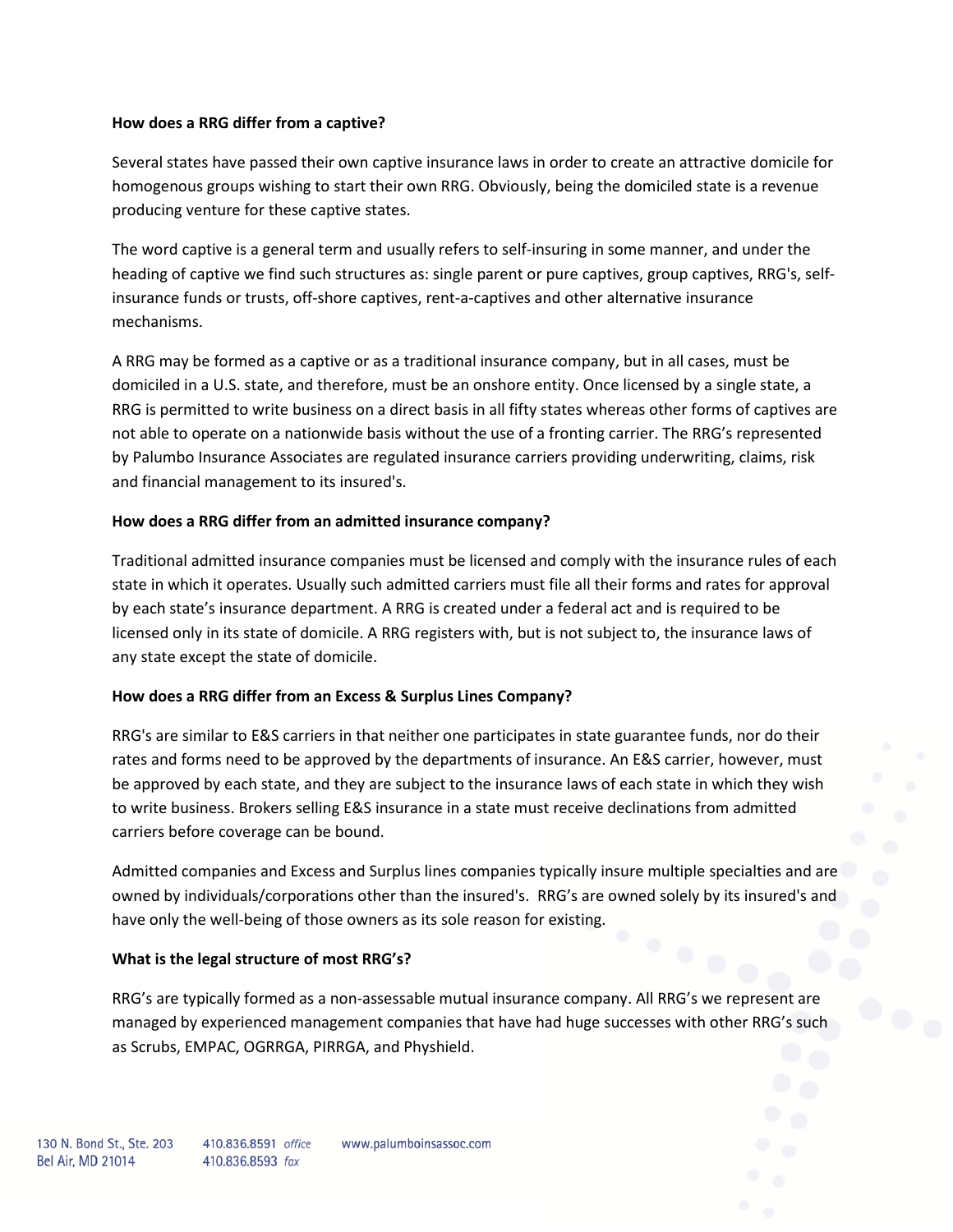### **What will I receive for my investment in the RRG?**

Each subscriber will receive a surplus contribution certificate evidencing ownership of the RRG. These certificates will be a reflection of the surplus contribution bases on your premium size.

### **How and when will dividends be declared?**

The board of directors (subscriber's advisory committee) will determine a dividend formula and dividends will be declared and paid from time to time to all subscribers in good standing based on the number of shares held. As a member owned insurance company engaged in long tail liability risks, it is expected that the first dividend will be paid after three to five years of operation.

### **How many votes will I receive?**

Each insured physician typically will receive one vote.

### **Who oversees a RRG?**

The state of domicile reviews the RRG's financial statements quarterly and such statements are also filed with the National Association of Insurance Commissioners. All RRG's have filed a business plan with its state of domicile specifying its scope of business and states where it plans to write insurance. Other non-domiciled states do have some overview rights as noted above. The reinsurers of the RRG's (who are all rated A or better by AM Best) have a strong vested interest in the RRG's well-being and the RRG's business plan. Underwriting guidelines and financials are provided to and approved by its reinsurers. Reinsures will visit the RRG's to audit their underwriting files for compliance with the agreed upon business plan.

National actuarial firms provides state by state rates for the RRG's and annually conducts a loss reserve valuation study confirming the adequacy of loss reserves.

Certain physician board members who are also insured's of RRG's are typically involved with the major functions of the RRG's including Underwriting, Finance, Claims and Risk Management.

#### **Do state guarantee funds apply to an RRG?**

No. As noted above, RRG's, like Excess & Surplus Lines carriers, are not required to contribute to any state guarantee fund, so they are not supported by those same guarantee funds in the event of insolvency. However, it should be noted that in insolvency, state guarantee funds vary from state to state, but generally provide only a limited amount of coverage (typically \$300,000 per claim), restrict the time available to report a claim, and assign their defense counsel to handle claims.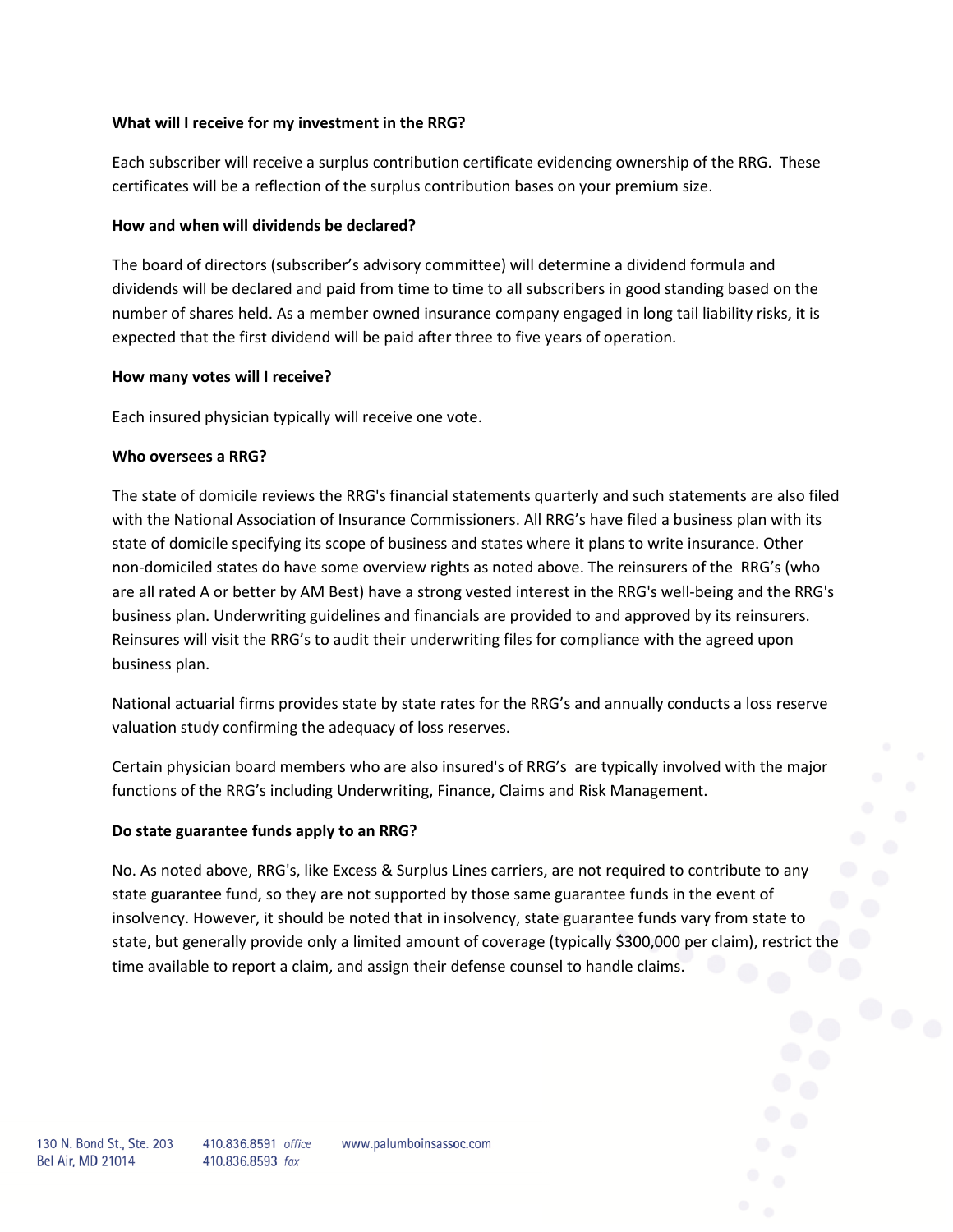### **Where do I find more information on RRG's?**

The following organizations have excellent information on risk retention groups.

*National Risk Retention Association 4248 Park Glen Road Minneapolis, MN 55416 Telephone: 952-928-4656 [www.nrra-usa.org](http://www.nrra-usa.org/)*

*Risk Retention Reporter P.O. Box 91115 Pasadena, CA 50147 Telephone: 626-796-4972 [www.rrr.com](http://www.rrr.com/)*

#### **What are some of the advantages of a physician owned insurance company?**

As a member owned insurance company, a RRG permits the members to control the type of insured's it admits and the nature of the insurance programs that are offered. Over time, this control can result in more effective loss control programs, lower rates, and more stable coverage, creating decreased reliance on the traditional insurance market. In addition, if successful, the invested capital of the RRG can accrue to the benefit of the membership. Most importantly, the members own and control the RRG. The members are fully informed as to its operations and finance, and can benefit financially from sound underwriting and good claims management.

#### **Is there many RRG's operating currently?**

As of January 2011, there are over 255 RRG's currently operating in the United States as, representing over \$2,150,000,000 in premiums written. Collectively, these companies insure a significant percentage of America's private practice physicians. Since the hard insurance market that started in 2001 there have been over 150 new RRG formations, compared to only about 20 in the prior decade. The resurgence of RRG formation is a direct result of the unaffordability and unavailability of insurance for many professions and industries and RRG's have been established to provide affordable and dependable professional liability insurance free from the uncertainties of the commercial market.

#### **MEMBERSHIP IN AN RRG**

#### **What are the eligibility requirements for membership?**

RRG developers believe that quality physicians, as well as specialty specific risk management, are key elements, but just the beginning of a unique clinical application process. Interviewing candidate group leaders, reviewing patient safety standards, and examining loss experience in terms of dollars and underlying causes of claim events, provides RRG's with the information necessary to select superior risk.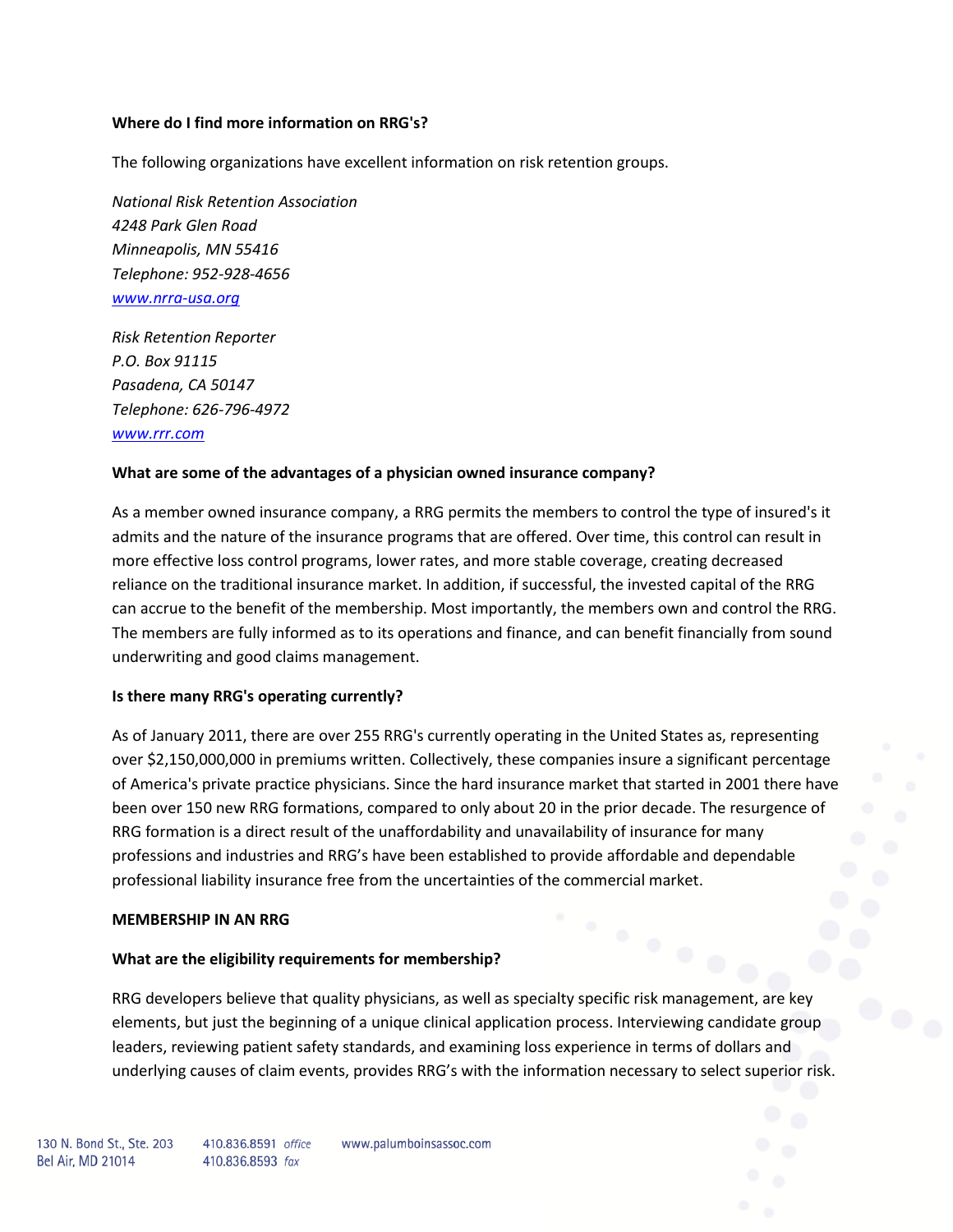# **Why is a surplus contribution necessary in order to be insured by an RRG?**

Under the LRRA a RRG is a member owned insurance company, in which all insured's must be owners and all owners must be insured's. As such, all groups joining an RRG are required to make a contribution to surplus. This contribution can in certain circumstances be spread over up to five (5) years and sixty (60) payments via financing options provided by the RRG or Palumbo Insurance Associates. In total, the contribution can equal thirty three percent (33%) to fifty percent (50%) of the fully mature claims made premium.

In order for RRG physicians to provide the control to create security, stability, and favorable rates, outside investors are not allowed.

# **Can I finance my capital contribution to an RRG or my insurance premium?**

Yes, premium financing is available, as well as options for financing surplus contribution as noted above.

Various premium financing options are available, such as 25 % down and nine (9) equal payments. Simple interest is applied to the declining balance. Quotations for financing cost are available along with premium quotations.

# **RRG COVERAGE**

# **What type of policies do RRG's write?**

RRG's offers medical professional liability insurance coverage with various limits of liability under a "claims-made" policy featuring an incident trigger. The policy provides coverage for claims made against policyholders arising out of the performance of professional services rendered, or that should have been rendered, by the insured during a coverage period specified in the policy. Claims asserted against an insured are only covered when they relate to an incident that took place during the term when the policyholder had coverage with the Company and only if such claim is reported to the Company during the period of coverage.

Multiple locations can be covered through one policy and prior acts coverage is available to include terminated locations. Most RRG's policy can provide a "run off" option for terminated locations.

# **Are RRG's assessable?**

No. Most RRG's offers only non-assessable policies. There are laws or judicial decisions that would result in the imposition of assessments on members of the company.

# **Are there mandatory deductibles?**

No. There are no mandatory deductibles.

# **What limits are available?**

Various limits are available to members depending on state and specialty.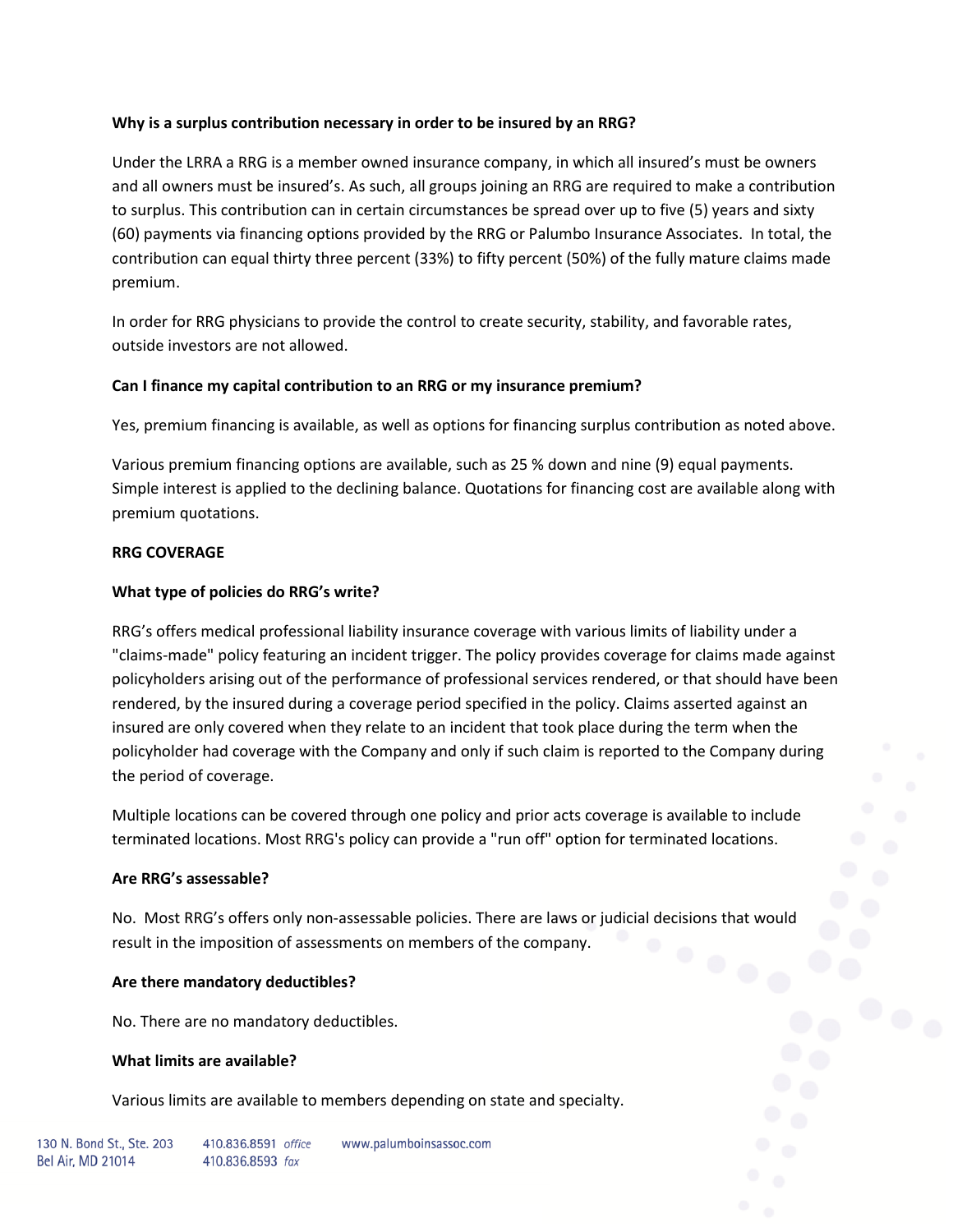# **Can additional locations/insured's be added once the group has signed the policy?**

A group opening a new location may add that exposure to their existing coverage or start a new and separate policy.

New practitioners can be added once the physician has submitted an individual physician application which has been approved by the underwriting team.

# **Is extended reporting period or "tail" coverage offered?**

Yes. Tail coverage is usually offered. The cost and structure of tail end policies will be determined under the guidance of the board of directors.

# **UNDERWRITING**

# **How does the insurance application process proceed, and who is responsible for making underwriting and policy pricing decisions for the RRG's?**

Groups interested in joining an RRG must fill out a group application and an individual physician application. Applications seek information that reflects the physician oversight of the underwriting process. RRG's are not just seeking evidence of good practices and claims history, but rather want insight into the quality of patient safety that exists in your practice and what progressive steps have been introduced to improve the risk management aspect of the practice.

# **How are premiums determined?**

Premiums are calculated based on actuarially developed rates applied to the exposure base of the proposed insured. Since a RRG is built as a long-term solution to cost and stability issues experienced in the commercial market, RRG's rates must be expertly calculated on a conservative basis. In the medical professional liability industry, credited actuarial firms do the work for many medical professional liability insurers around the country. The physician leaders of an RRG generally direct the actuarial firms to conservatively determine the rates that will be required to provide strong long term security to its members. Actuaries have studied industry wide experience to help the RRG's set their state by state rates.

Premiums, of course, must capture the cost of managing an insurance operation, and physician leaders of the RRG's are determined to maintain a cost of doing business that is below the traditional expense load factors seen in the industry.

# **Do all members receive the same rate or are there considerations made for other underwriting criteria?**

All rates are calculated based upon actuarial rate studies for each individual specialty and state and for rating territories within a state. RRG's physician leaders try to provide better than average rates to all its members. Considerations are made for underwriting criteria such as individual exposures, historical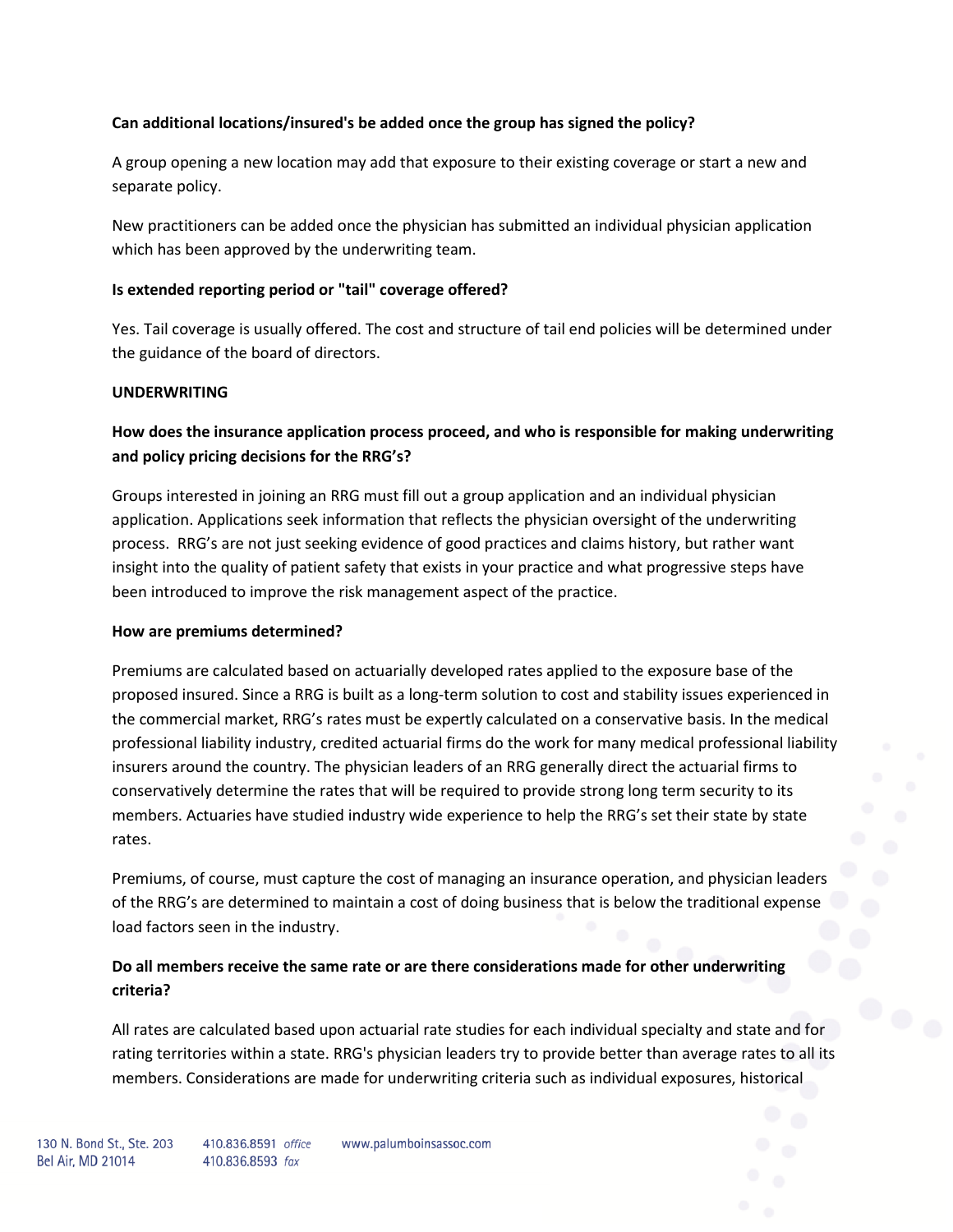results, quality of the facility's current patient safety program, and the insured's willingness to join the RRG in working towards improvement in these areas.

# **Will program profits ever be used to reduce future premiums?**

Yes. As a member owned entity, an RRG has an intrinsic interest in returning profits to its member/owners. However, the short term goal is to provide security to members by maintaining financial stability. It takes a few years for a program to develop its own creditable loss history and for rates to be developed based solely on the RRG's own experience. It is vital to the success of RRG's that its member/owners maintain a long term view of success for the company. Obviously, the primary goal of creating an RRG is to effect financial benefits to members via stable rates and eventually through dividend payments or perhaps even return of surplus.

# **CORPORATE GOVERNANCE**

# **Who manages the operations of an RRG?**

RRG's in general are governed by physician board members who individually sit upon standing committees including Underwriting, Finance, Claims and Risk Management. Daily management is provided by a contracted management firm, or attorney in fact. Support services are contracted to various experts in RRG business affairs, who provide such services to multiple other RRG's in operation today. Each RRG will have and publish the various expert service provider supporter their RRG.

# **CLAIMS AND RISK MANAGEMENT**

# **Who is responsible for handling claims for the RRG's?**

Claims and risk management can be handled in a number of different ways. Most RRG's contract with highly experienced claims administrators that specialize in medical liability claims to handle claims. Most of the RRG's we represent have selected ProClaim America, Inc., a recognized professional liability expert, to work on the adjusting of each claim.

# **Who will represent me? Can I choose my own attorney?**

The claims administrator has or recommends recognized skilled defense counsels around the country to the RRG based on specialty and venue, and a panel of defense attorneys is usually established as well. However, members can recommend an attorney of their choosing and as long as their credentials are excellent, the RRG's will most likely grant such a request.

# **Will an RRG grant Consent to Settle Authority to insured's?**

No. RRG's wishes to avoid the rare but inevitable situation of having an intractable insured physician behave detrimentally to the greater good of the RRG. Where RRG's face such issues, the insured group will be asked to join the RRG in reviewing the issues at hand to determine the final course of action.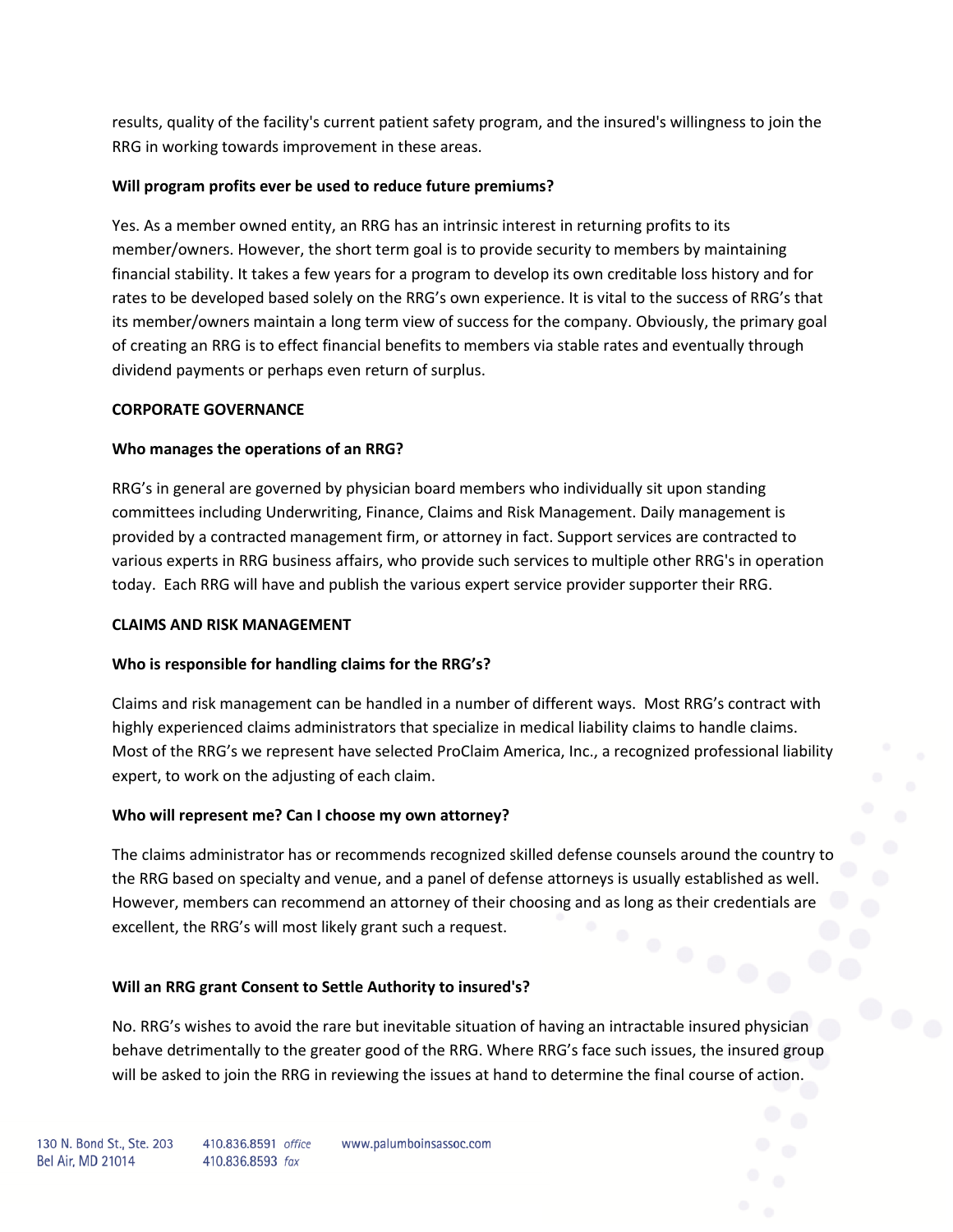# **Who will review the adequacy of the RRG's loss reserves?**

Usually the Subscribers Advisory Committee (board of Directors) or Claims Committee will interact with the claims administrator and actuaries in the investigation of each claim and together determine the proper reserve amount for each claim. Annually the RRG's independent actuarial firm will perform a loss reserve valuation study and certify the adequacy of the loss reserves.

### **How are settlement offers determined?**

RRG physicians serving on the Subscribers Advisory Committee or claims committee will work with claims administrator's adjusters to determine recommended settlement amounts. All recommended settlements will be approved by the RRG board within a general review of each claim.

# **Do RRG programs offer risk management services?**

Yes. Effective risk management is a primary goal of most, if not all RRG's. The RRG's will be able to examine losses and discover which factors of risk management result in the most impact to claims reduction. In some cases arbitration agreements can be used very effectively. RRG's also benefit from the ability of their physician members to share ideas as to the risk management in place at their specific practice, thus creating an ideal setting for innovative risk management programs to flourish.

### **REGULATION**

# **Who has regulatory responsibility for RRG's?**

The state in which the RRG is domiciled has primary regulatory authority over it. The insurance department of the domicile state is responsible for monitoring both the RRG's compliance with the LRRA and any specific requirements of that state of domicile. RRG's do provide their business plans and financials to each state as part of its registration with each state's Dept. of Insurance.

#### **FINANCIAL STABILITY**

# **In what form are RRG's organized?**

In general RRG's are organized as a mutual insurance company under the laws of the state domiciled and operate under the Liability Risk Retention Act of 1986, as amended (the "Act"). A RRG is licensed in one state and registered in all other states that it anticipates doing business in. RRG's are not eligible for state insolvency funds but, as with Surplus Lines insurers, they are not required to pay into such insolvency fund assessments.

# **Do the RRG programs have reinsurance?**

Yes. The RRG's purchases reinsurance that provides a limit of up to maximum amount per loss, usually \$750,000.00 per insured, excess of the RRG's primary retention layer of \$250,000 per loss, per insured.